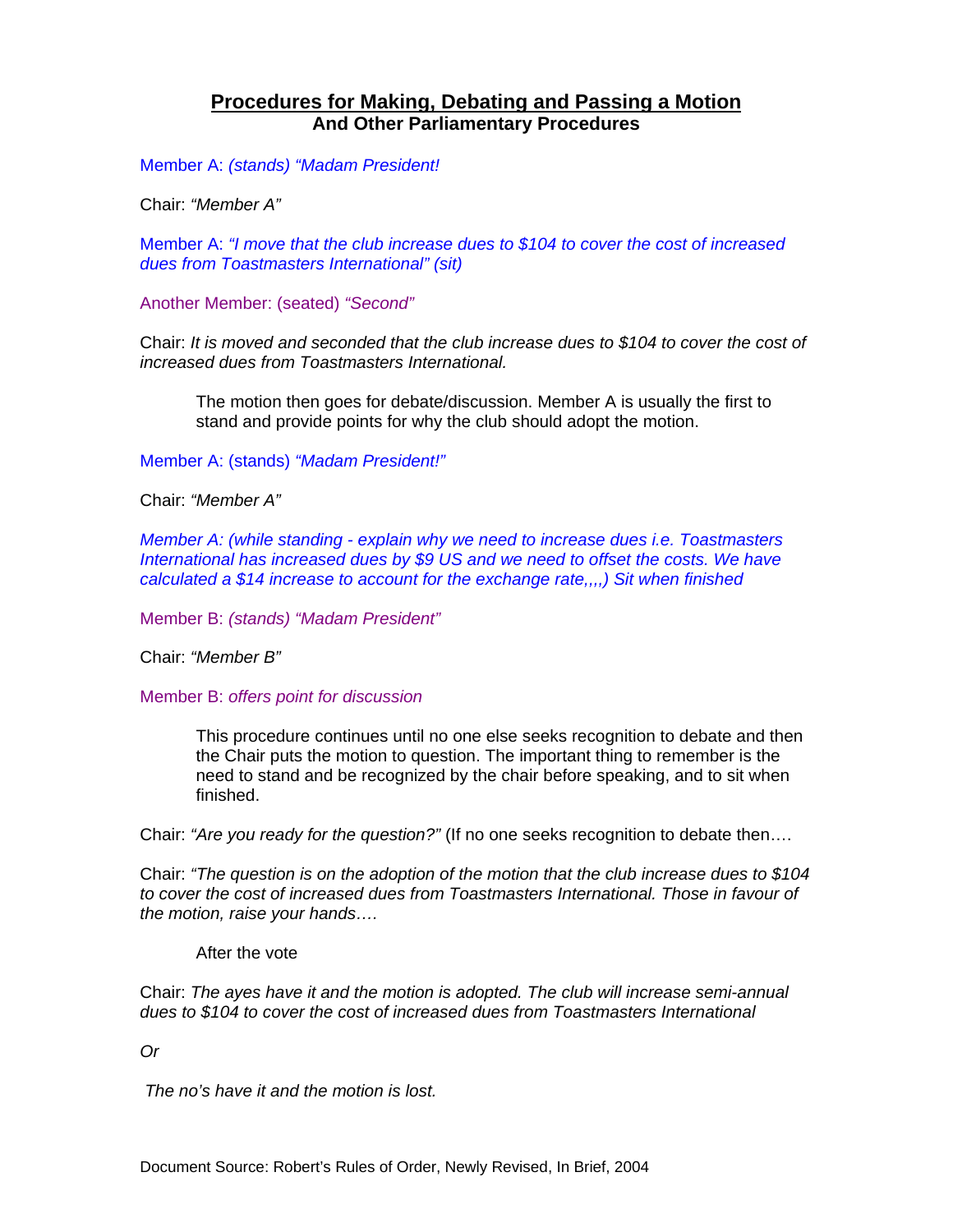### **Postponing**

Suppose that in the middle of a debate on a main motion it appears as though it would be best suited to put off taking a vote. Perhaps more information is needed, or it is not urgent and there is other business that needs to be covered. The motion to *Postpone to a Certain Time* is used.

Member A: *I move to postpone the motion until the next meeting.* 

In the ordinary circumstance, you cannot postpone a motion beyond the next regular meeting and not beyond the third month after the present month. (i.e. in February a motion can't be postponed later than May.)

This can then be debated, but you may not debate the main motion itself, and then voted on.

#### **Amending a motion**

An amendment can be made to a motion should you believe there needs to be some modification of the wording and, within limits, often the meaning of the motion. Amendments should say exactly where in the main motion the change is to be made, and precisely what words to use.

The vote on the amendment does not decide whether the main motion will be adopted, only whether the wording in the main motion will be changed. After an amendment is adopted, the main motion as amended may be further debated and even further amended. In the end, a vote is taken on the main motion as amended.

*The main motion is: That the club hosts the upcoming area contest on October 19* 

*You want the motion to read: That the club hosts the upcoming area contest on October 26.* 

Member A: (stands) *Madam President!* 

Chair: *Member A* 

Member A: (still standing) *I move to strike out the words October 19 and insert the words October 26. (sits)* 

Member B: *Second!*

Chair: *It is moved and seconded to strike out the words October 19 and insert the words October 26. If the amendment is adopted the motion will read: That the club hosts the upcoming area contest on October 26. The question is on striking out the words October 19 and inserting the words October 26.* 

Then the debate and vote follows as with a main motion. Remember this is only to adopt the new wording. Once adopted or lost the debate and vote on the main motion still needs to occur.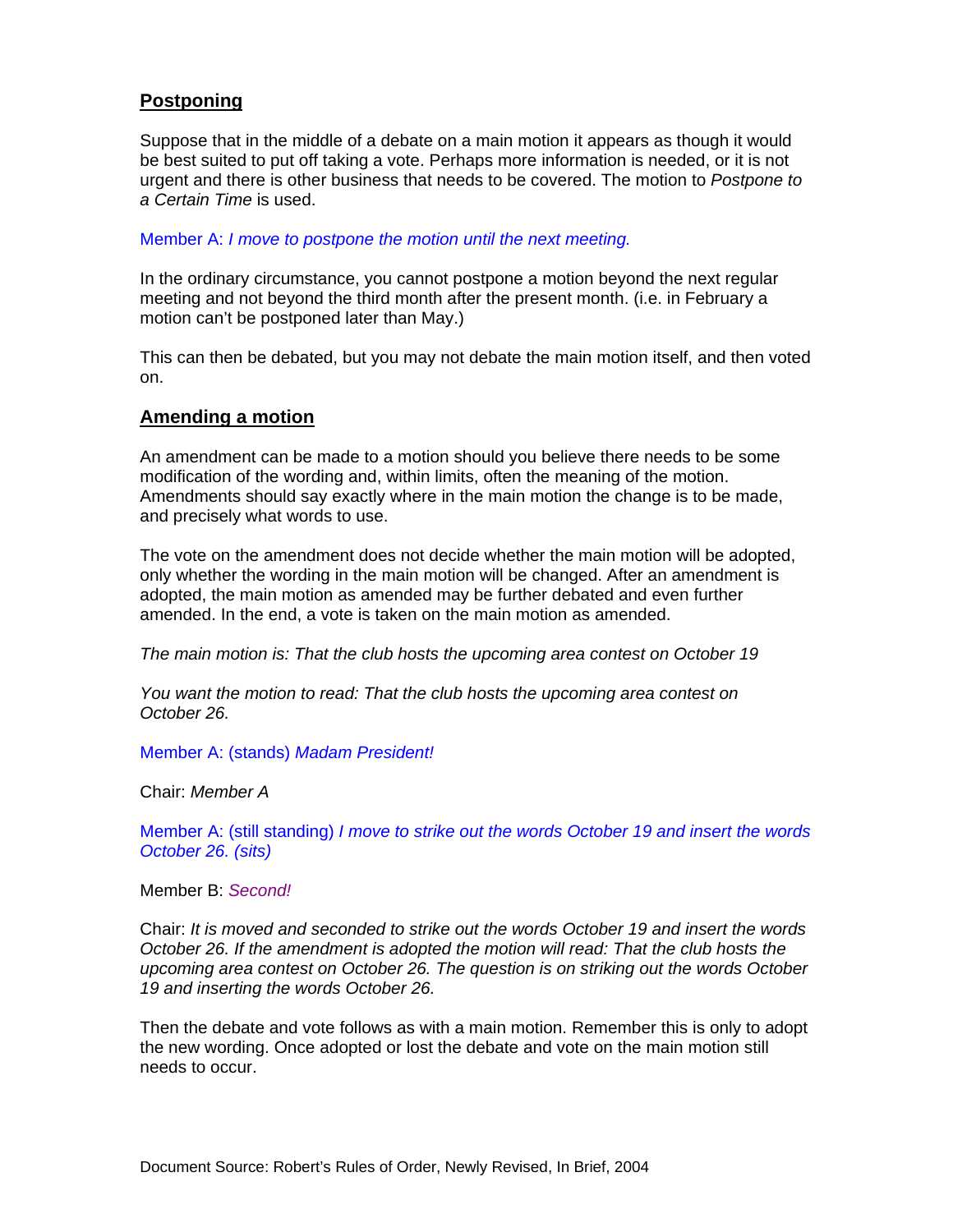#### **Reconsidering a Motion**

If a motion has been either adopted or defeated during a meeting and at least one member who voted on the winning side wants to have the vote reconsidered, such a member may make a motion to reconsider. If the motion was adopted the motion to Reconsider can only be made by someone who voted for the motion, or if defeated then by a member who voted against it.

There is a time period in which a motion can be reconsidered - this motion can only be made on the same day the original vote was taken.

If the motion to host the area contest was not carried:

#### Member A: *Madam President, I move to reconsider the vote on the motion relating to the hosting of the area contest. I voted against that motion*

If seconded the chair will then state the question on your motion (Unless another motion is pending at the time) and the assembly will proceed to consider the question of whether or not the motion regarding the area contest should be reconsidered. After any debate the vote will be taken on whether to reconsider, and if adopted the motion to host the area contest will then be debated and voted on again.

#### **Rescind or Amend a Motion Previously Adopted**

If after a meeting is over (too late to reconsider) you feel the wrong decision was made, you may make a motion to rescind.

Member A: I *move to rescind the motion relating to the area contest that was adopted at the meeting on Wednesday September 24.* 

Alternatively, if you are concerned only with the date of the area contest you may make a motion to Amend Something Previously Adopted.

Member A: *I move to amend the authorization previously adopted by changing the date to October 12.* 

You may make either of these motions regardless of how you voted on the original motion, and there is no time limit on making either of them.

#### **Other Motions**

**To Lay on the Table** – *"I move to lay the motion on the table"* To enable an assembly, by majority vote and without debate, to lay a pending question aside temporarily to take up something else of immediate urgency. This is rarely needed.

**To Postpone to a certain time** – *"I move to postpone the motion to the next meeting."* If in the middle of a debate on a main motion and you want to put off taking a vote on it (more information is needed, there are other urgent matters to be covered, etc.) If adopted by a majority vote, it puts off further consideration of the main motion to a later time or meeting named in the motion.

**Previous Question** – *"I move the previous question."* The motion to close debate immediately is called the motion for the Previous Question. This requires a two-thirds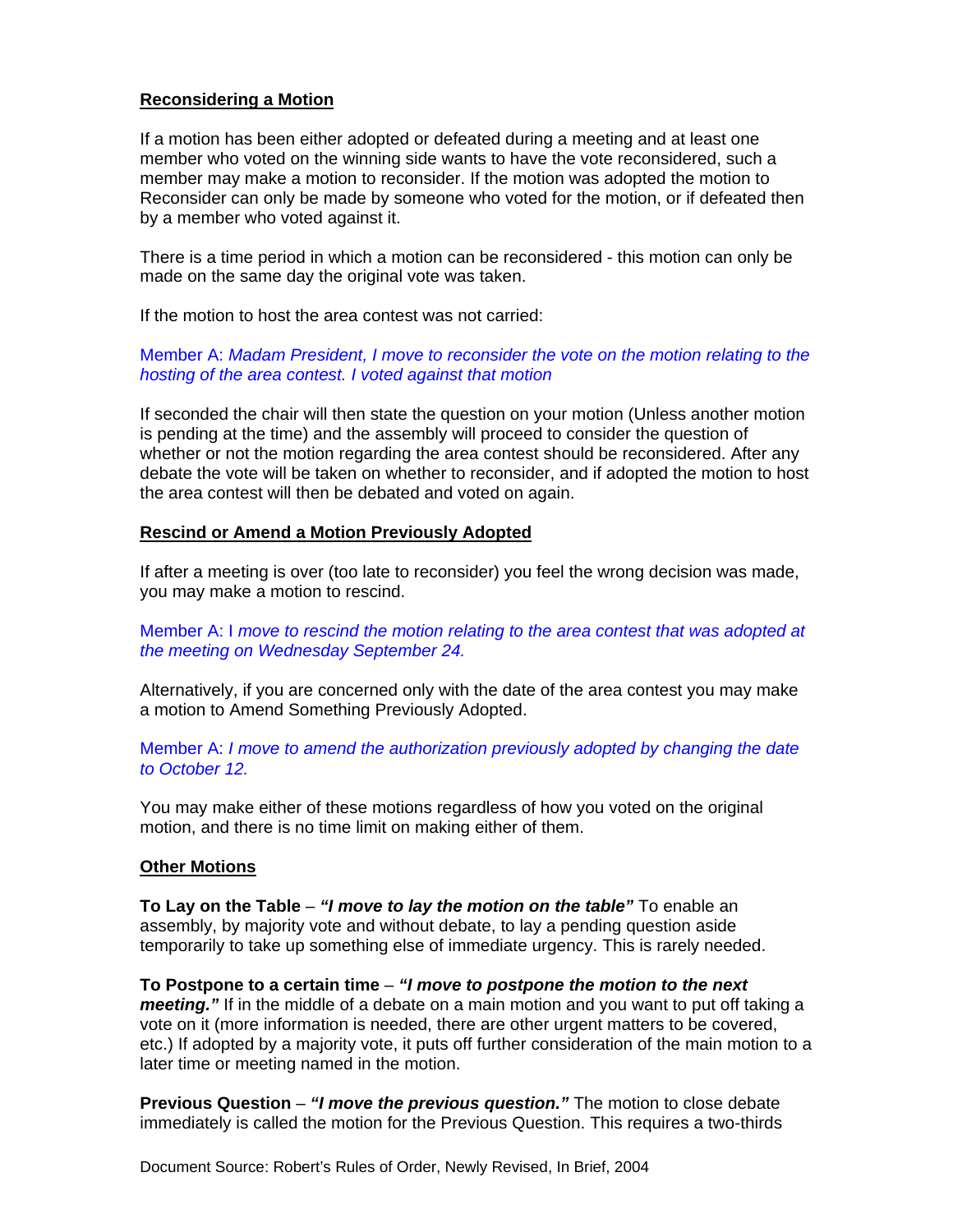vote and is undebatable. Because it closes debate and brings the assembly to an immediate vote it is commonly used in meetings. In order to move the Previous Question a member must receive recognition from the chair. The motion must be seconded and then adopted by two-thirds vote; if adopted the Main Motion will then be voted on immediately.

**Commit or Refer** – *"I move that the motion be referred to a committee of seven, the chairman to be Ms. A, with six additional members to be appointed by the president, and to instruct the committee to report at the August meeting."*  Before voting on a main motion you may feel that it would profit from redrafting or further study by a small group of people (in cases of more information needed or that it would take too much time to amend the motion properly). This turns the motion over to a committee for study or redrafting before the group considers it further. This requires a majority vote, and should identify the committee to which the motion is to be referred. It may include instructions to the committee, such as when to report back or to propose an amendment written to accomplish a particular purpose. This motion is amenable and debatable.

**Point of Order** – *"Point of order!"* The chair has the duty of making sure that the rules are followed. Any member may call attention of the chair to a violation of the rules. To do so, stand, interrupt the chair or speaker and without waiting to be recognized say *"Point of order!"* Anyone speaking takes a seat and the chair says *"The member will state her/his point of order."* You then tell how you think the rules are being broken, and sit down. No second is necessary and no vote is taken, instead the chair stands and rules on the point of order *"The Chair rules that the point of order is/is not well taken"*, briefly giving reasons.

**Appeal** – *"I appeal from the decision of the chair."* The group as a whole is the final authority in judging whether the rules have been violated. If you disagree with a ruling by the chair, you may Appeal it to the group as a whole. Without waiting to be recognized, stand and say *"I appeal from the decision of the chair."* An appeal requires a second. An appeal may be debated but each member may speak only once. The chair may speak twice, the first in preference over other members and the second to close debate. An appeal is stated and put to vote as *"Shall the decision of the chair be sustained?"* It requires a majority vote in the *negative* to overturn the chairs ruling – a tie sustains the decision of the chair.

**Parliamentary Inquiry – "A parliamentary inquiry please."** If you want to ask a question about the rules and how they apply to what is going on or to something you want to do, you may make a Parliamentary Inquiry of the chair. If, and only if, your question requires immediate attention, you may interrupt a speaker to ask it. You do not have to be recognized (like in a point of order.) You stand and say "*A parliamentary inquiry please."* The chair replies, *"The member will state the inquiry,"* and you say, for example "Is it in order at this time to move to refer to a committee?" or "What is the pending question?"

The chair has the duty of responding to such questions when the answer may assist you to make an appropriate motion, raise a proper point of order, or understand the parliamentary situation or the effect of a motion. However, the chair's answers are not rulings and consequently are not subject to appeal. If you believe the chair's response is wrong and want a chance to ask the full group to correct it, you must act contrary to the opinion expressed by the chair. Upon that action being ruled out of order, you may then appeal.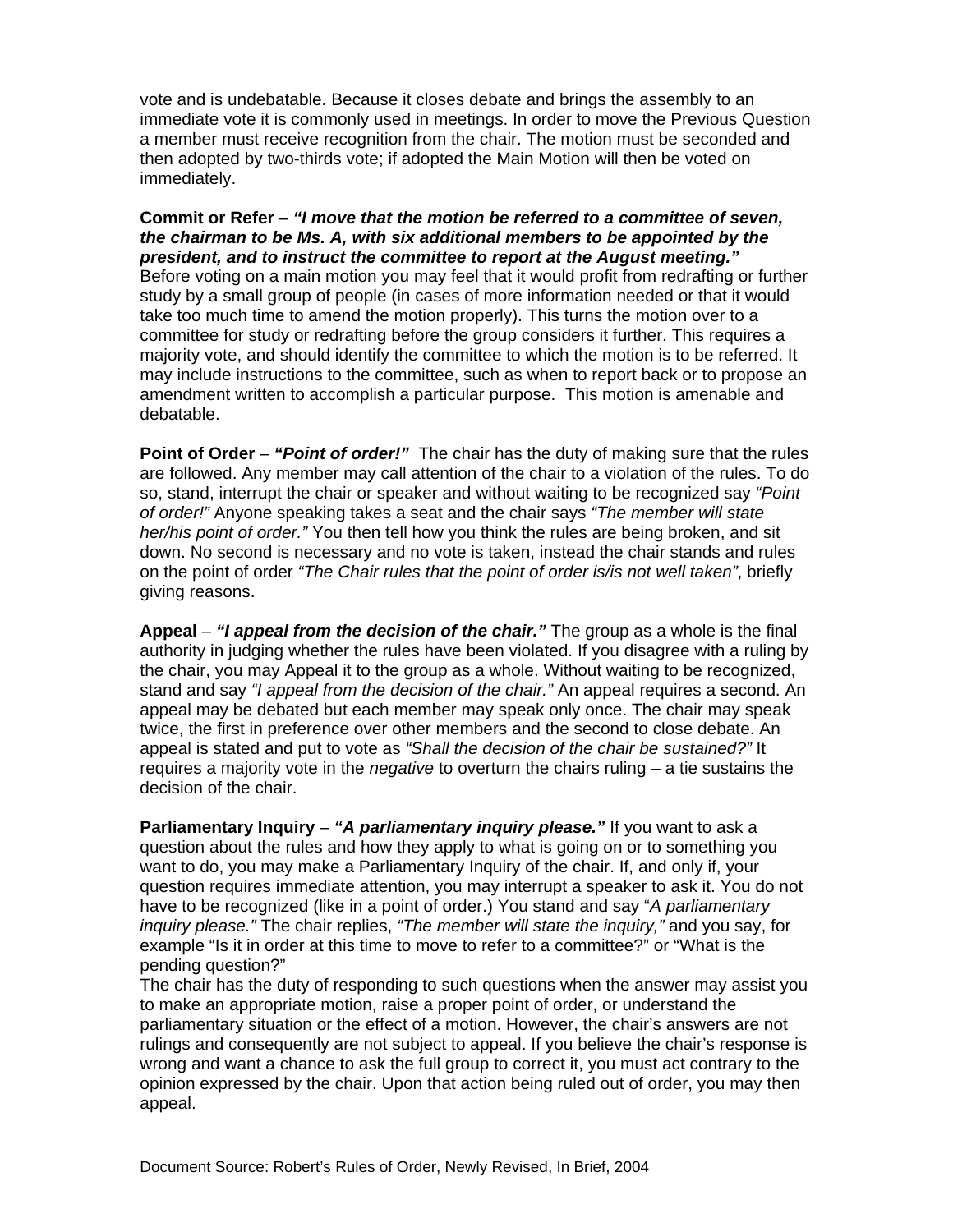## **Words to Use as a Member**

# To Speak in a Meeting

(Seek Recognition to Speak)

| Member A | <b>Madam President.</b>                             |
|----------|-----------------------------------------------------|
| Chair    | Mr. A                                               |
| Member A | Say what you have to say, then sit when<br>finished |

# To Make a Motion

| After being recognized to speak | I move that |
|---------------------------------|-------------|

# To Second a Motion

| Remaining seated, without seeking | Second. |
|-----------------------------------|---------|
| recognition                       |         |

### To Make Particular Motions

| After being recognized by the chair to speak |                                                         |
|----------------------------------------------|---------------------------------------------------------|
| Adjourn                                      | I move to adjourn.                                      |
| Amend                                        | I move to amend:                                        |
|                                              | Examples                                                |
|                                              | By striking out "blacktop" before "driveway"            |
|                                              | By inserting "in the meadow" after "building"           |
|                                              | By striking out "concrete" and inserting<br>"blacktop"  |
|                                              | By striking out the third paragraph                     |
|                                              | By inserting the following paragraph on page 6          |
|                                              | after line $5:$                                         |
|                                              | By substituting for the pending motion the              |
|                                              | following                                               |
| <b>Commit or Refer</b>                       | I move to refer the motion to                           |
|                                              | <i>Example:</i> a committee of three to be appointed by |
|                                              | the chair                                               |
| <b>Count Vote</b>                            | I move that the vote be counted                         |
| Debate, Close Immediately                    | I move the previous question                            |
| Debate, Limit or Extend Limits of            | I move that debate be limited to                        |
|                                              | Example: one speech of three minutes for each           |
|                                              | member.                                                 |
| Postpone to a Certain Time                   | I move to postpone the question                         |
|                                              | <b>Example: to the next meeting</b>                     |
| <b>Previous Question</b>                     | I move the previous question                            |
| Recess                                       | I move to recess for five minutes                       |
| <b>Suspend the Rules</b>                     | I move to suspend the rules and                         |